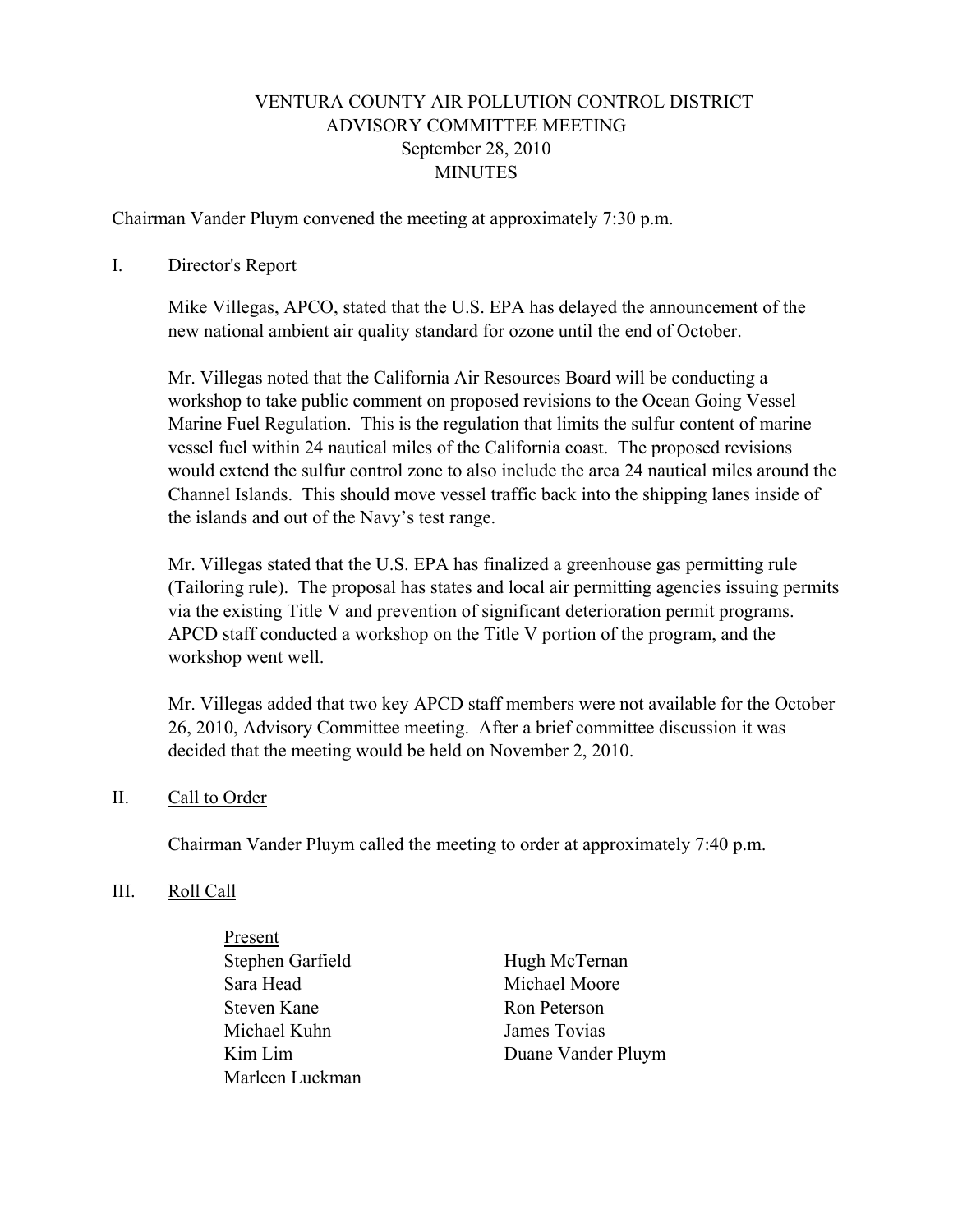| Absent |                                                     |        |                           |
|--------|-----------------------------------------------------|--------|---------------------------|
|        | Scott Blough (excused)                              |        | Todd Gernheuser (excused) |
|        | Cameron Williams (excused)<br>Keith Moore (excused) |        | Aaron Hanson              |
|        |                                                     |        | Greg Patterson (excused)  |
|        | Mike Villegas                                       | Staff  | Don Price                 |
|        | Keith Duval                                         |        |                           |
|        |                                                     | Public |                           |
|        | Gary Alexander                                      |        | Pacific View Mall         |

## IV. Minutes

The minutes of the November 3, 2009, meeting were approved as drafted.

## V. Committee Comment

Committee member Garfield requested a ride-a-long with an APCD inspector, and stated staff should be willing to provide transparency. Mike Villegas and Keith Duval responded that a ride-a-long will be scheduled for Committee member Garfield.

Committee member Garfield stated that the District should be more focused on reducing criteria pollutants than greenhouse gas (GHG) programs. Mr. Villegas stated that staff was working to implement a federally mandated GHG permitting program, and following Board direction on other GHG programs.

## VI. Public Comment

There was no public comment.

## VII. Election of Officers

 The Committee took nominations for Chair and Vice Chair. It was moved (Head) and seconded (Luckman) to nominate Duane Vander Pluym as Chair. The Committee voted unanimously to have Committee member Vander Pluym serve as Chair for 2010. It was moved (Kuhn) and seconded (Luckman) to nominate Sara Head as Vice Chair. The Committee voted unanimously to have Committee member Head serve as Vice Chair for 2010.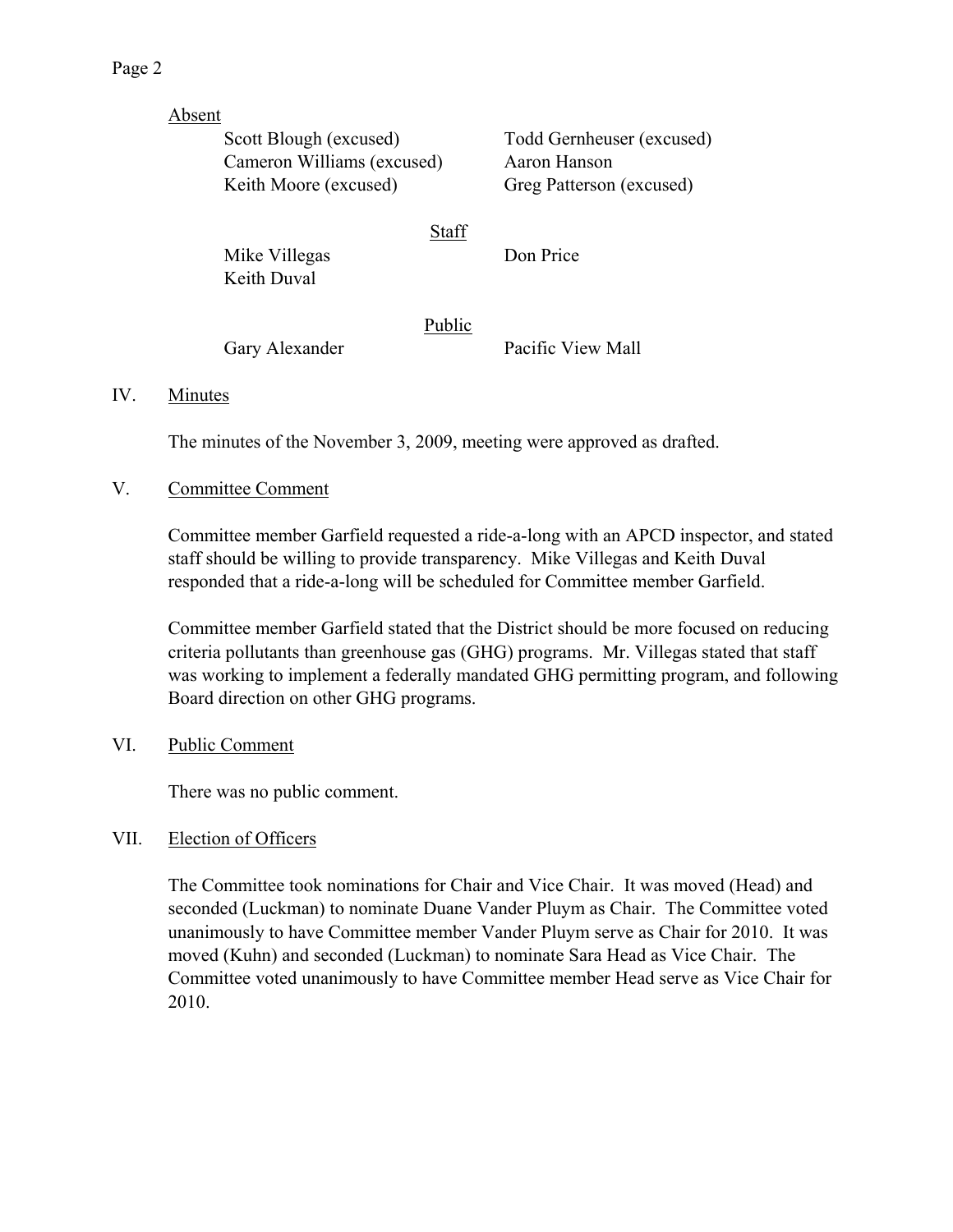## VIII. New Business

A. Proposed Revisions to Hearing Board Rules 112, 114, 117, 120, 123, 124, and 126

Don Price, of APCD staff, stated the amendments to Rule 112 are proposed to remove the requirement that the petition includes a proposed order. The proposed order is prepared by District staff based on the petition.

Mr. Price stated that the amendment to Rule 114 will remove a reference to Rule 113, Petition for Variance, because Rule 114 applies only to appeals related to the denial, suspension, conditional approval of a permit, or fees assessed. Committee member Michael Moore was concerned the change will prevent appeals for the denial of a variance. Chair Vander Pluym noted that the intent is that the information from the petitions specified in Rule 112 and 113 is to be included in addition to the information specified in Rule 114. This could relate to a permit appeal where the applicant holds a variance. It was the consensus of the Committee and staff that the reference to Rule 113 should be retained in Rule 114.

APCD staff and the Committee discussed the proposed deletion of Rule 117, Answers. It was determined that Rule 117 could be deleted.

Mr. Price stated that revisions to Rule 120 will specify a 30-day notice requirement for variances and remove requirements for Districts with populations of 750,000 or less. Ventura County's population currently exceeds 840,000. In addition, a 10-day notice requirement is being added for 90-day variances.

Mr. Price outlined the staff proposal to delete subsection A.8 from Rule 123, Findings, Variance or Abatement Order. Committee member Head asked under what circumstances subsection A.8 has been a problem. Keith Duval, of District staff, stated that Hearing Board members have had an issue with subsection A.8 when granting variances related to diesel engines. This is because the CARB's Scientific Review Panel has not identified a level below which diesel particulate does not have potential health impacts. Committee member Vander Pluym stated, that since the diesel health effects are chronic in nature, replacing the word "immediate" with the word "acute" will define the intended serious health effect and help the Hearing Board.

Mr. Price added that staff was proposing to delete subsections B.2 and B.3 of Rule 123. Committee member Michael Moore stated both of these subsections should be removed.

Mr. Price stated that Section F of Rule 124, Decision, was being rewritten for clarity. In addition, Section K of the rule was being deleted as excess emission fees are assessed pursuant to Rule 41.D not the federal Clean Air Act.

Mr. Price added that Rule 126, Effective Date of Decision, is being rewritten for clarity.